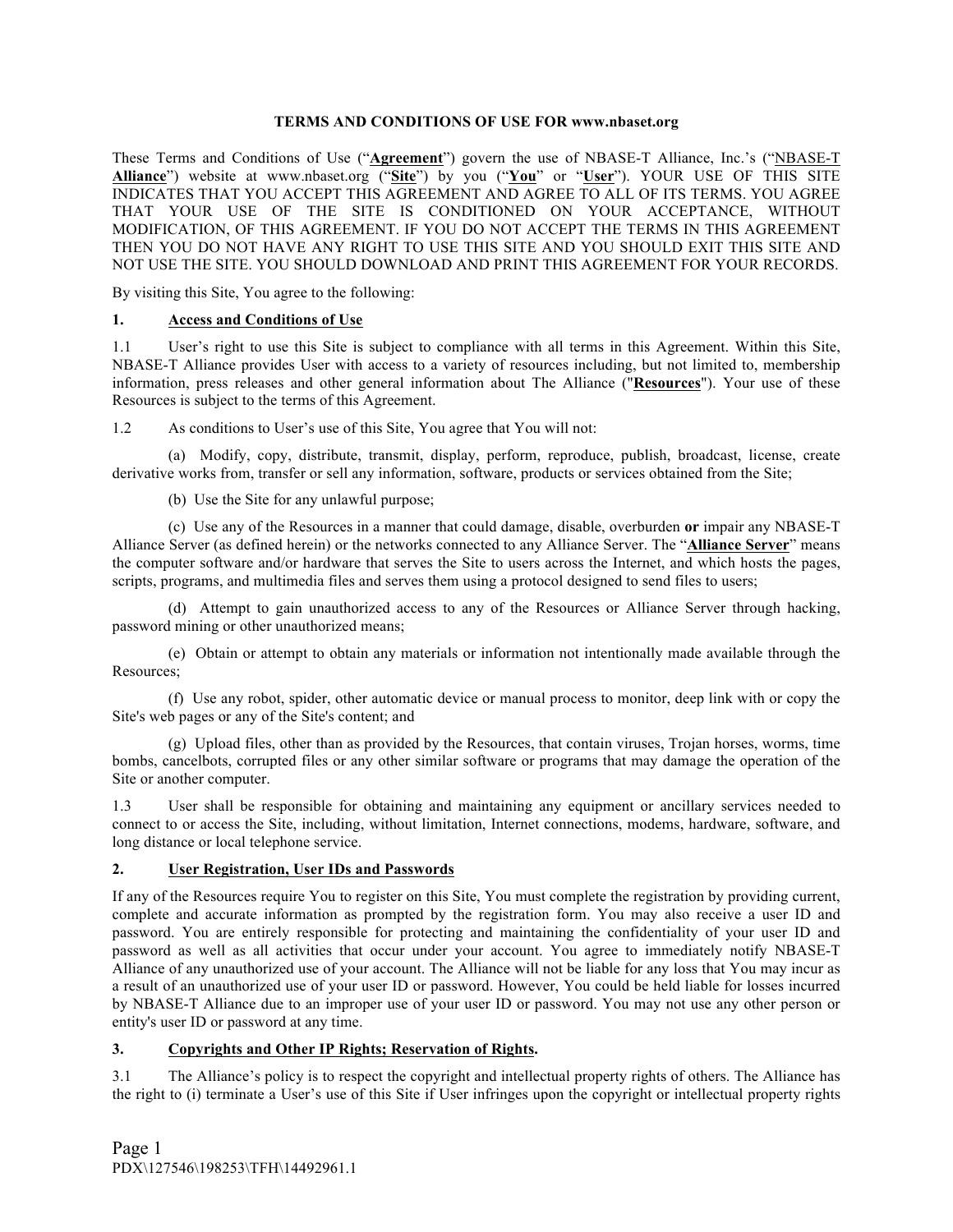of others, and (ii) remove any content from the Site that, in NBASE-T Alliance's opinion, may infringe the copyright or other intellectual property rights of any third party.

3.2 This Agreement shall not be interpreted to transfer any rights in any intellectual property from NBASE-T Alliance to User other than the limited right to use the Site as set forth herein.

4. **Submissions**. You agree that any information, feedback, questions, comments and related materials that you provide to NBASE-T Alliance in connection with your use of this Site ("**Submissions**") are provided to NBASE-T Alliance on a non-confidential and non-proprietary basis. The Alliance shall have no obligations to You of any kind with respect to any Submissions and shall be free to reproduce, use, disclose and/or distribute any Submissions for any purpose whatsoever, without limitation**.**

**5. Privacy Policy and Other Policies Governing this Site**. The Alliance's Privacy Policy and any other terms and conditions of use that govern this Site as may be more fully set forth on the Site are hereby incorporated into this Agreement by this reference and User agrees to comply with the same at all times.

**6. Links to Third Party Sites**. As a convenience, the Site may provide links to other web sites that are not owned or controlled by NBASE-T Alliance ("**Third Party Websites**"). The Alliance does not control Third Party Websites and is not responsible for the content in Third Party Websites or in any links contained in a Third Party Website or for any changes or updates to any of these sites. Any link from this Site to a Third Party Website does not constitute or imply any endorsement or recommendation by NBASE-T Alliance. Your visit to any Third Party Website is subject to the terms and conditions of that Third Party Website and User should refer to each Third Party Website's specific terms.

**7. No Warranty**. THE SITE, THE RESOURCES AND THE MATERIALS IN THE SITE ARE PROVIDED ON AN "AS IS" BASIS WITHOUT REPRESENTATIONS OR WARRANTIES OF ANY KIND, EITHER EXPRESS OR IMPLIED. THE ALLIANCE DISCLAIMS ALL WARRANTIES, EXPRESS OR IMPLIED, INCLUDING BUT NOT LIMITED TO IMPLIED WARRANTIES OF MERCHANTABILITY, FITNESS FOR A PARTICULAR PURPOSE, TITLE AND NON-INFRINGEMENT. THE ALLIANCE DOES NOT REPRESENT OR WARRANT THAT THE RESOURCES OR MATERIALS IN THIS SITE, INCLUDING WITHOUT LIMITATION ANY INFORMATION ABOUT THE ALLIANCE PROVIDED BY THIRD PARTIES, ARE ACCURATE, COMPLETE, RELIABLE, CURRENT OR ERROR-FREE. THE ALLIANCE DOES NOT REPRESENT OR WARRANT THAT THIS SITE OR IT'S THE ALLIANCE SERVER(S) ARE FREE OF VIRUSES OR OTHER HARMFUL COMPONENTS. The Alliance does not guarantee continuous, uninterrupted or secure access to its Resources, and operation of the Site may be interfered with by numerous factors outside of the control of NBASE-T Alliance, including, but not limited to, telecommunications network disruptions.

**8. Limit of Liability**. IN NO EVENT SHALL THE ALLIANCE BE LIABLE FOR ANY SPECIAL, INDIRECT OR CONSEQUENTIAL DAMAGES OR ANY DAMAGES WHATSOEVER FROM THE LOSS OF USE, DATA OR PROFITS, WHETHER IN CONTRACT, NEGLIGENCE OR OTHER TORTIOUS ACTION. This Site may contain information which is targeted to a wide range of audiences and could contain details or information otherwise not accessible or valid in your country. Please be aware that NBASE-T Alliance does not take any responsibility for accessing such information which may not comply with any legal requirements, processes, regulations, registrations or usage requirements in your country.

**9. Changes to this Agreement**. Once User begins to use this Site, The Alliance may modify this Agreement at any time and from time to time and User will thereafter be bound by the version of this Agreement that is in effect at the time User visits this Site. Any use of this Site by User thereafter shall be deemed to constitute acceptance by User of the amendments.

**10. Termination**. In addition to any other rights, NBASE-T Alliance reserves the right, without notice and in its sole discretion, to terminate your use of this Site and to block or prevent further access to and use of this Site by You.

**11. Governing Law**. The Agreement will be construed and controlled by, and any dispute arising from the terms of this Agreement shall be governed by, the laws of the State of Delaware.

**12. Entire Agreement, Severability; Non-Waiver**. This Agreement, along with the Privacy Policy and any other policies governing this Site as referenced in Section 5 of this Agreement, constitutes the entire agreement